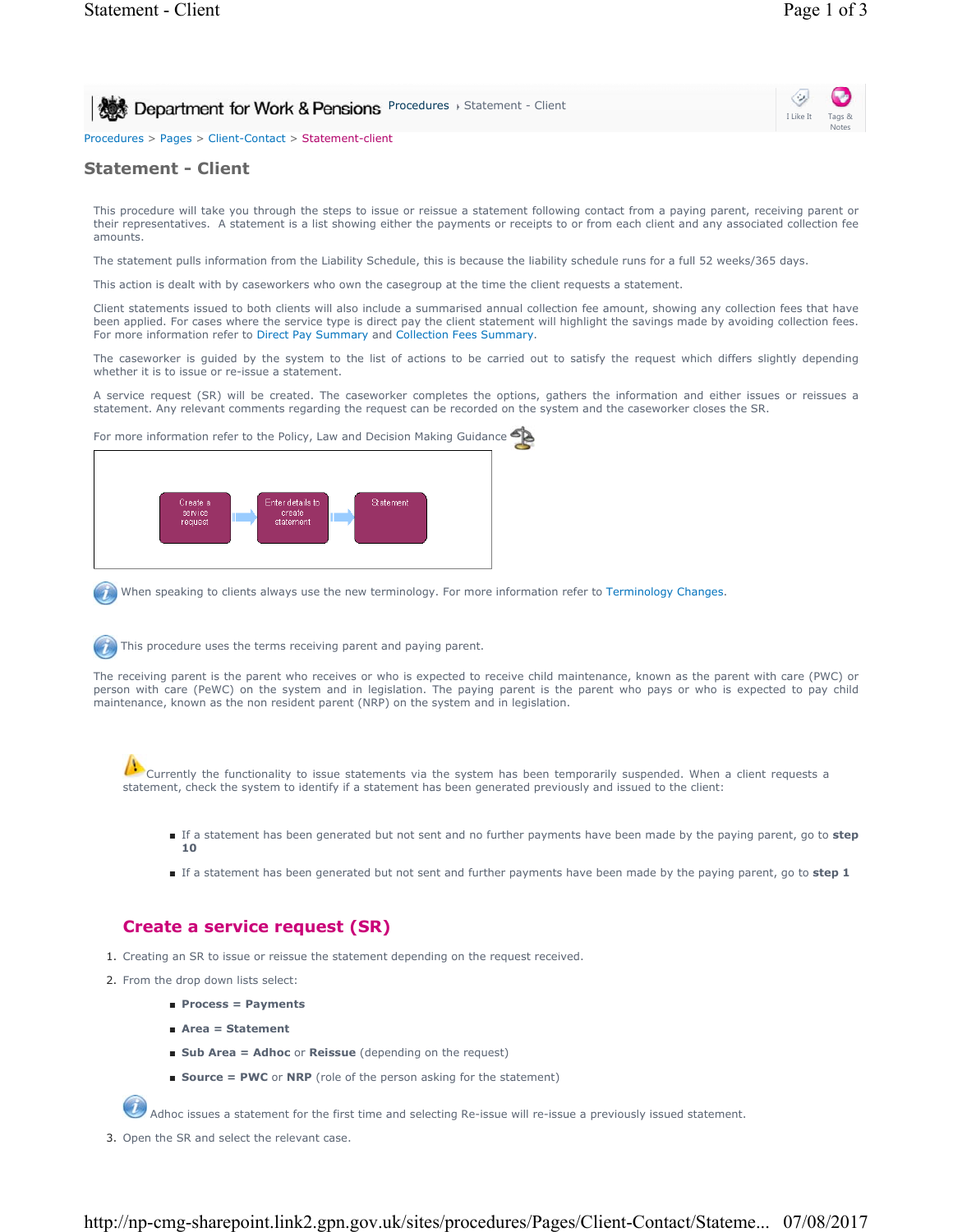4. Select the line with the appropriate **internal account number** in the system.

The internal account number is required so that the system can identify the relevant content for the statement.

5. Change the SR **Status** to **In Progress** and complete the steps in the activity plan.

### **Enter details to create**

- 6. The system automatically populates the **Statement Request Date** as today's date. For re-issue of previously issued statements a new activity for Letter Outbound will need to be created. The relevant statements will then need to be associated to this activity.
- 7. Select Create Correspondence button which will then enable the Attachment tab. Select the Attachment tab to attach the relevant statement and then select the **Reissue Contact** button.

When an **adhoc** request is received the statement is produced with a start period equal to the previous annual statement end date plus one day and an end date of the date of request (i.e. not a full year).

8. Navigate to the **Contact Details** to determine clients preferred contact method.

Self service clients are able to choose to receive a paper copy of the statement rather than an electronic one.

9. Update the resolution code to either **Ad-hoc Accepted** or **Transaction Rejected** as applicable.

## **Statement issued/reissued**

- 10. The statement generated will be based on the liability schedule instead of the promise to pay schedule. Being based on the liability schedules means that clients will be shown a full 52 weeks liability. The statement will also show a paying parent being in arrears, even if they are compliant on their promise to pay schedule, as long as the schedule is followed those arrears will be satisfied in time for the next liability schedule e.g:
	- Liability of £50.00 per week over 52 weeks = £2600.00
	- Promise to pay schedule £2600 over 48 weeks = £54.17
	- The time taken to set up the promise to pay = four weeks creating arrears of £200 (£50x4)
	- At week eight of the liability and week four of the promise to pay, £216.68 has been paid against a liability of £400, meaning the arrears are £183.32
	- At week 50 of liability and week 46 of the promise to pay, £2491.82 will have been paid against a liability of £2500 meaning the outstanding arrears are £8.18
- 11. If the case is collect and pay, send all statements that have not been previously sent to the client via **Print and Post**.
- 12. If the case is direct pay, all statements that have not been sent will need to be copied onto contingency versions. This should then be sent to the client via **Print and Post**.

Only information that affects the balance must be copied.

13. Once all the required information is entered, update the SR to **Closed** to complete the process.

CMSS0001 Your child maintenance statement

Letter issued to paying parent to show all the payments made during the dates shown for all relevant child/ren including any amounts owed and closing balance.

#### CMSS0002 Your child maintenance statement

Letter issued to receiving parent to show all the payments received during the dates shown for all relevant child/ren including any amounts owed and closing balance.

Client Contact Overview

Collection Fees Summary

Direct Pay Summary